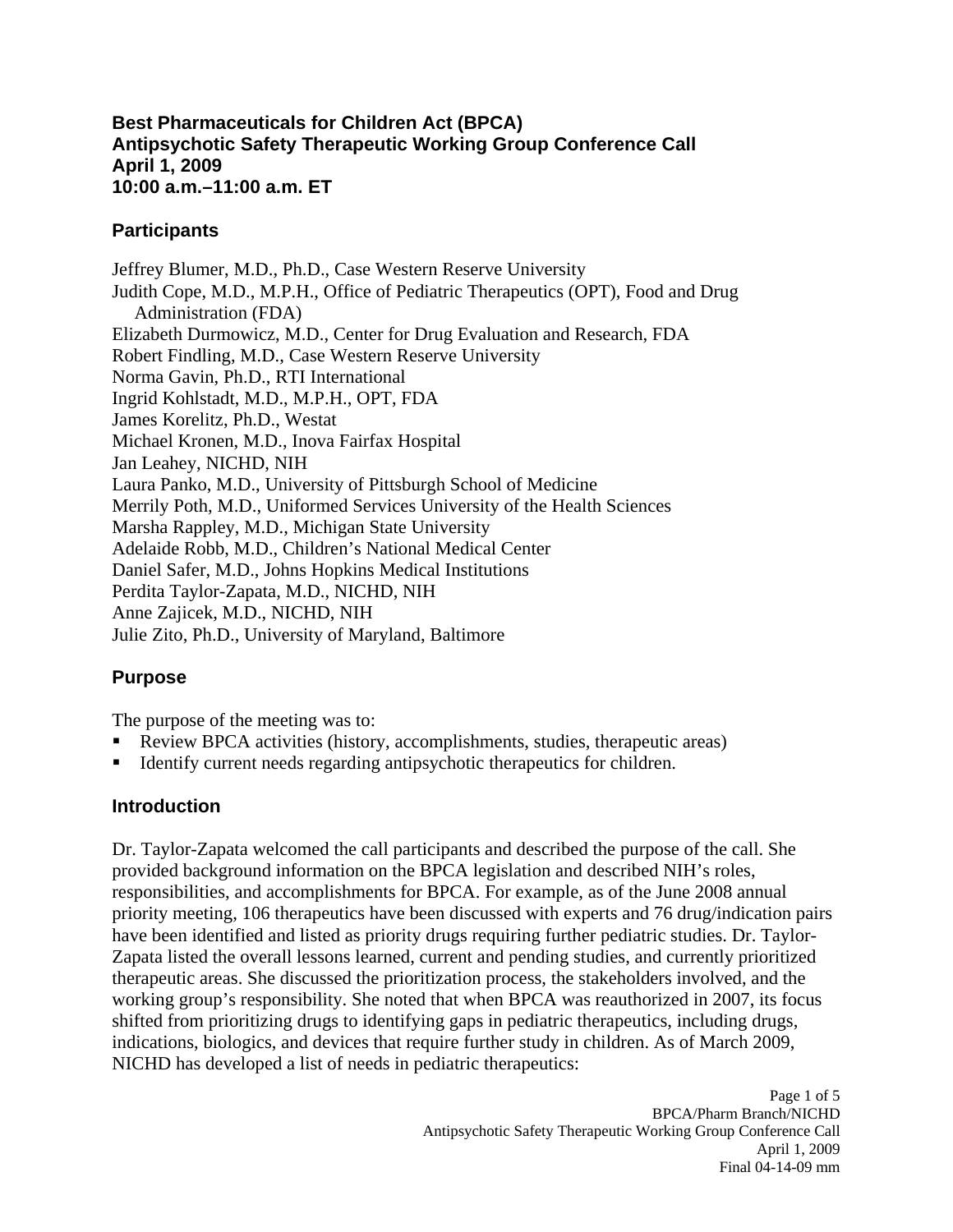- <sup>18</sup> therapeutic areas listed as priority, which include psychiatry and adolescent medicine
- 33 conditions listed as priority
- 15 new therapeutics (drugs and/or delivery systems) listed as priority.

In November 18, 2008, an FDA Pediatric Advisory Committee recommended that additional information be gathered on on- and off-label use of atypical antipsychotic drugs, with specific attention to age and indications for which the drugs are prescribed. The advisory committee cited two drugs that are frequently prescribed to children for different indications: olanzapine (Zyprexa) and risperidone (Risperdal). There are data on how many children are taking atypical antipsychotics, but there is limited information on the long-term use of this class of drugs and the extent of the associated diagnoses for which these drugs are being prescribed. NIH has gathered some information from Medicaid and commercial databases, and FDA has also gathered some data with their current access to their prescription databases.

Dr. Taylor-Zapata posed the following questions:

- What is the frequency of off-label use and the associated diagnoses for this class of drugs?
- What databases are appropriate to gather this information?
- What are the frequency and extent of metabolic and extrapyramidal side effects?
- In addition to literature reviews, what other sources of information are available?
- What additional research is needed? (e.g., pharmacogenomics, receptor differences)
- Besides the work of the Research Unit in Pediatric Psychopharmacology, what other studies are being conducted on the long-term effects of atypical antipsychotics?
- What are the needs for prospective studies? (e.g., registry trials, epidemiological studies)
- What are the needs for studies on polypharmacy in patients with chronic and/or refractory disease (for example in adolescents)?

#### **Discussion**

Dr. Findling explained that one of the key problems in determining drug use and associated diagnoses is that practitioners use diagnostic codes for which they will be reimbursed. In addition, comorbid conditions that may also be targets for pharmacotherapy are oftentimes not coded. As a result, a child psychiatrist may prescribe a drug for one disorder but use a diagnostic code for a different disorder that is also present (e.g., attention deficit/hyperactivity disorder [ADHD]) in order to get reimbursed. Dr. Zito commented that ADHD and other disruptive behavior disorders are common diagnoses in Medicaid and other data sets. Dr. Findling noted that comorbid disorders such as disruptive behaviors are often not reimbursable in Ohio. But because ADHD is reimbursable and accurately conveys an existing condition that is also a focus for the outpatient visit, it is a frequently used diagnostic code. Dr. Zito said comorbidities can be examined in the Medicaid databases.

Dr. Rappley said that, although the limitations of data sets are well recognized, they still provide essential information. One of the working group's tasks is to identify multiple, complementary data sets and determine the best ways to use the data sets to advance knowledge on use and diagnosis. For example, Medicaid-based data sets can show the increasing use of medications, but electronic data sets such as the Kaiser system can provide details about the symptoms and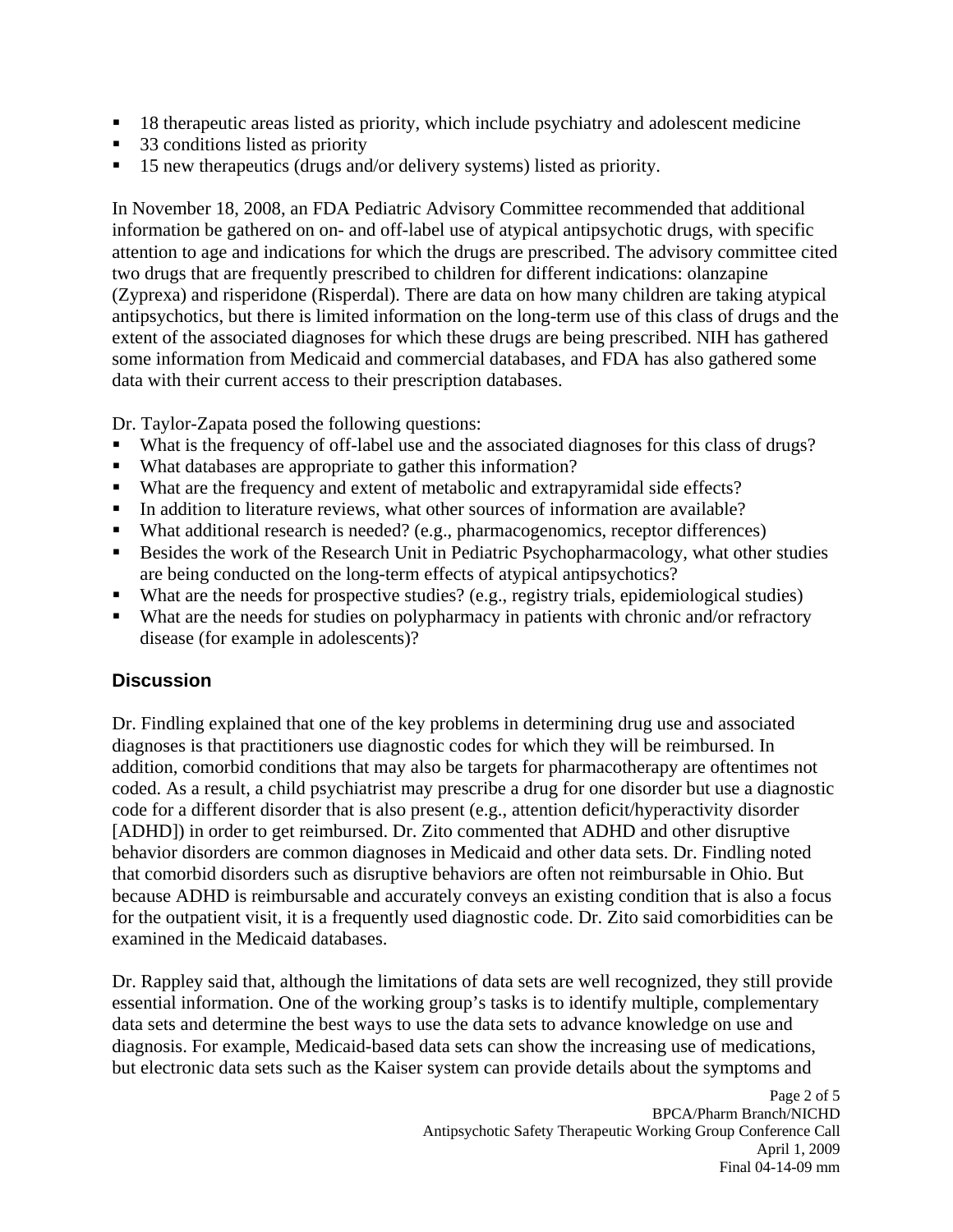problems that are prompting the use of particular drugs. Dr. Kohlstadt said that FDA is developing two continuing medical education (CME) modules around the atypical antipsychotics and sending them to several thousand practitioners across the country through Audio Digest, Medscape, and a professional society. This activity will gather pretest data through the CME to assess practitioners' knowledge of label information and management of side effects.

Dr. Robb commented that initial diagnosis codes may not change as patients get older and diagnoses change. A child may be diagnosed with ADHD at 5 years of age, but by age 7 or 8, the diagnosis may change to bipolar disorder. Yet, the diagnosis code will remain ADHD in a database because the databases do not change.

Dr. Taylor-Zapata stated that NICHD has conducted a literature review and clinical trials database review to determine the frequency and extent of metabolic and extrapyramidal side effects of atypical antipsychotics. Results from these reviews will be available soon and will be distributed to the working group. Dr. Poth said it is important to gather premorbid data and information on early indications of side effects. There should be early and ongoing monitoring of side effects when atypical antipsychotics are prescribed. Based on her experience with registration trials for most of the atypical antipsychotics, Dr. Robb said that the side effects vary by drug. For example, risperidone is known to increase prolactin levels, whereas aripiprazole (Abilify) is known to decrease prolactin levels. These drugs are known to cause weight gain, but each drug causes different amounts of weight gain. Extrapyramidal side effects are known to vary by gender and race. Therefore, lumping the "atypicals" into a single drug class may be problematic.

Not all atypical antipsychotics are equal, and not all children are equal. Dr. Robb noted that there is an HLA subtype with an increased risk of Stevens-Johnson syndrome from carbamazepine (Tegretol) use. People who are at risk can be tested before taking the drug. This sort of testing for the potential of other side effects for other atypicals cannot be done at this time. Dr. Poth commented that knowing a patient's family history may help to predict which patients would be most susceptible to side effects (e.g., dysmetabolic syndrome, diabetes, obesity). Dr. Findling noted that what often gets lost in considerations of potential risks and side effects are the potential benefits of these drugs for some children. It would be advantageous to be able to identify which children are more susceptible and which are less susceptible to concerning side effects. Dr. Findling said that most practitioners who prescribe atypicals are actually trying to help children with psychiatric disorders.

Dr. Cope explained that little is known about the off-label use of the atypicals, particularly in very young children. As a result, the FDA Pediatric Advisory Committee in November 2008 recommended that safety issues be investigated by age group. Dr. Kohlstadt said that advisory committee member Leon Dure, M.D., was concerned about the extrapyramidal effects of these drugs, particularly risperidone. One of this drug's new indications is treating autism-related irritability in children 5 years of age and older. Dr. Dure noted that it is difficult to distinguish tardive dyskinesia and dystonia associated with autism from the side effects of risperidone. Dr. Dure believes that the dystonia associated with risperidone is underrecognized. Dr. Cope further explained that the underlying psychiatric disorder being treated may actually worsen or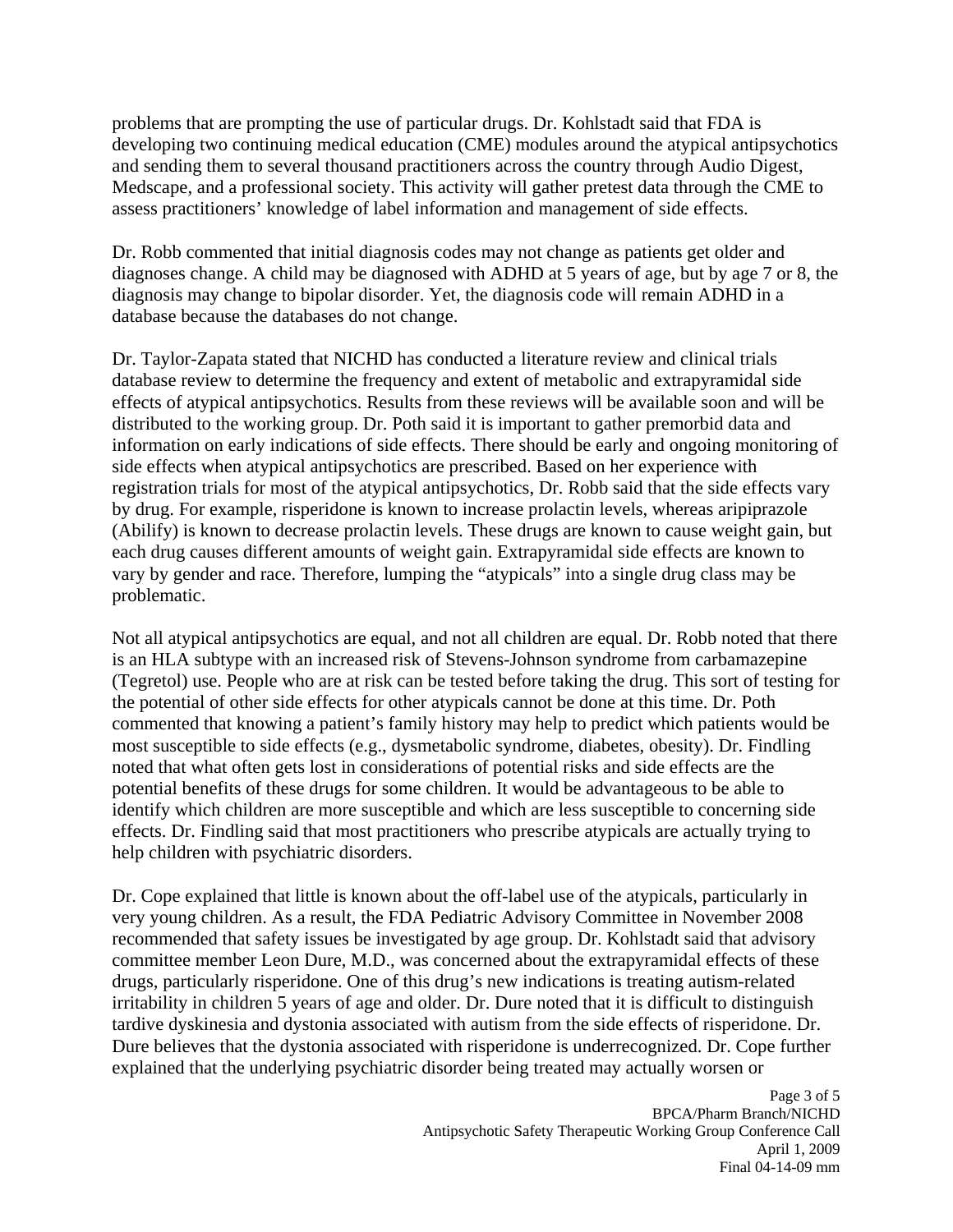complicate the understanding of side effects. For example, risperidone causes weight gain and somnolence in some children. The weight gain is associated with sleep apnea. Therefore, one of the possible metabolic side effects is overlooked because the disease itself also causes somnolence. In such situations, it is more difficult to identify side effects. Dr. Poth said this is one of the reasons why it is important to gather good pre-use data.

Dr. Cope said some of the large databases may be of value in investigating both use and safety issues. Age groups can be stratified readily in commercial insurance (e.g., the Kaiser system) and Medicaid databases. There is a high probability that there are cohorts of children within the Medicaid system that, because of the severity of their needs, will be in the system over many years. These cohorts could be used to measure prior exposure and other variables, which would help understand underlying illnesses, comorbidities, and postexposure changes with different drugs. Dr. Poth noted that the Department of Defense (DOD) has a database for its health care system, which is the largest in the world. This powerful database could offer another means to investigate the use and side effects of the atypical antipsychotics. A few investigators (e.g., Peter S. Jensen, M.D.) have analyzed the DOD database.

In addition to research on the associations of gender, age group, and race/ethnic group differences with side effect profiles, other potential research areas include comorbidities, concomitant drug use (i.e., using more than one atypical antipsychotic or other psychiatric drug—anticonvulsants, antidepressants, anxiolytics), and polypharmacy (i.e., drugs for nonpsychiatric conditions—diabetes, cardiovascular disease, hypertension). There are additional risks with polypharmacy, and the potential for drug interactions with polypharmacy has not been investigated in children and adolescents.

Dr. Rappley said it is important to study cumulative risk over time. Databases that capture treatments of children over many years allow analysis of cumulative risk. Another aspect to investigate is inconsistency of use among the medications. Many of these drugs appear to be prescribed using an "as needed" approach over many years of a child's development. Understanding the patterns of drug use would be helpful. Some rare outcomes will not be seen unless a database allows investigators to follow children over many years, which also allows consideration of developmental aspects. There may be differences in cumulative risk for a child who begins a drug at age 5 compared with a child who begins the same drug at age 10.

With regard to investigating long-term cumulative effects over time, prospective studies may be more informative than database analyses. Dr. Findling commented that a large registry trial would be good for studying the atypical antipsychotics. Such a trial would address key fundamental questions that existing databases alone cannot answer. It was acknowledged that large registry trials or epidemiological studies would require substantial resources. A registry trial or study would give simple descriptions of which children are receiving which drugs. Dr. Poth proposed that any registry be independent of the companies that manufacture the drugs.

Dr. Rappley commented on a potential study that would take advantage of electronic medical record systems. The study (Dr. Rappley described it as her "dream study") would enroll several hundred thousand children. Electronic medical records for these children would have a limited